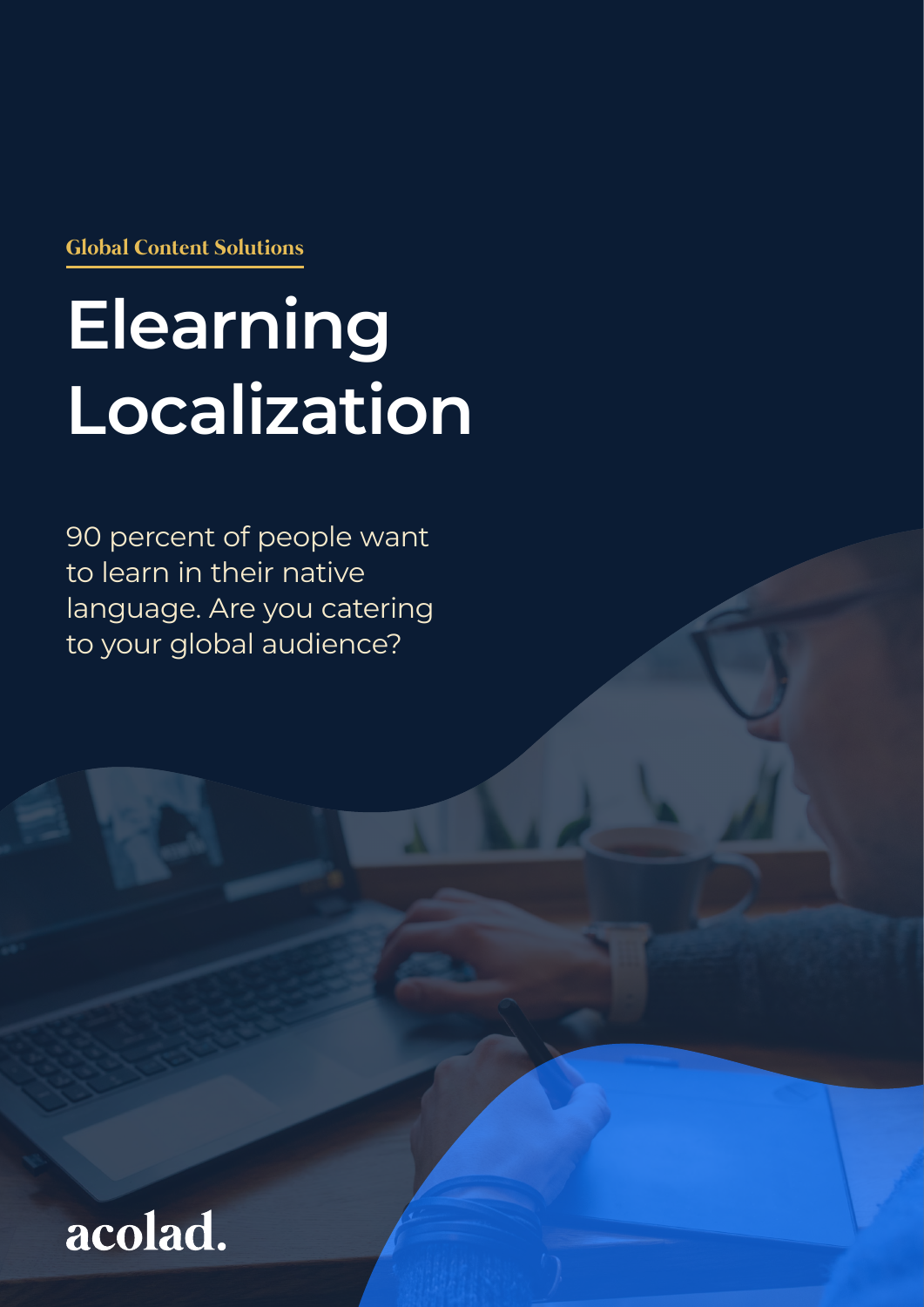# **Elearning can boost knowledge retention by 60 percent. When delivered in native languages, success rates can go up to 97 percent.**

It's no question elearning is a vital part of any company's training and talent development programs. The convenience of online classes makes them the preferred and most effective method, especially for global companies with teams spread across different offices and locations.

However, when it comes to making elearning accessible for all, are you ready for the language and technology challenges that may arise? Adapting courses for multiple cultures can involve a bit of a learning curve, simply due to the myriad of pieces involved.

The good news? We're here to help you make elearning localization as efficient as possible.

# Training experiences tailored for (global) success

At Acolad, we've worked alongside many companies specializing in elearning development for worldwide audiences.

We understand the unique requirements and challenges that go hand in hand with global training programs, including technology, delivery and system integrations.

Our strategic elearning partnership approach creates a superior experience for you and your end-users, ensuring a smooth localization process and classes tailored to your audiences.

Whether you are developing sales, technical or product online training material or your company specializes in elearning development, we can handle it all - on schedule and on budget.

### **Why Acolad?**

- $\rightarrow$  Globalization leadership
- $\rightarrow$  elearning content expertise
- $\rightarrow$  Supports all LMS and authoring tools
- $\rightarrow$  System integration
- $\rightarrow$  Workflow automation
- $\rightarrow$  End-to-end approach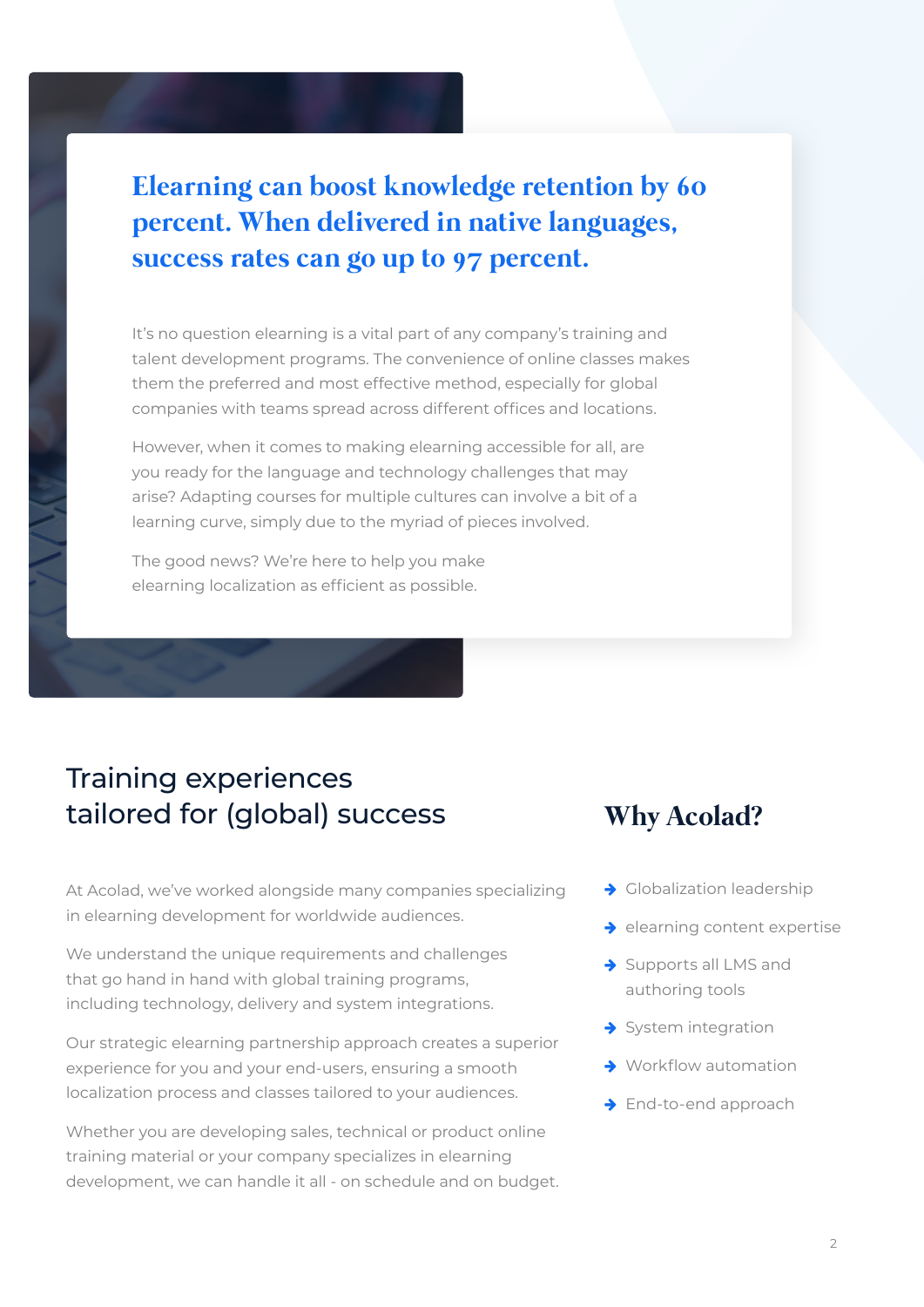#### **The Content Partnership**

# A gold star for stand-out service: From training concept to global deployment

Do you need to translate a single course into one language or do you have a series of training programs going out to learners all over the world? Either way you can trust Acolad to meet your expectations at every step.

#### **elearning strategy**

Centralized training strategies or fully localized learning programs that are culturally appropriate for each of your local markets.

#### **Quality assurance**

A comprehensive and ongoing process so you can rest assured that your localized training materials are engaging for every end user, in every country.

#### **Econtent expertise**

Based in strategic locations around the world, our teams have specific expertise in learning and content development, no matter the size and scale.

#### **Turnkey**

Whatever your technology or file format, we can get your training up and running – hassle free. We are well versed in all learning management systems (LMS), including custom solutions.

#### **Multi-format learning**

Instructional videos, product animations, training modules, presentations, voiceovers, AR/VR and other highly technical multimedia projects – we cover all the bases.

#### **Strong creative partnerships**

Our international network of creative specialists and partners, can work directly with your team to build global ready training programs.

#### **Workflow automation**

Automate translation and localization workflows by connecting your content source systems to your preferred translation tools, while keeping a centralized view of all your content projects.